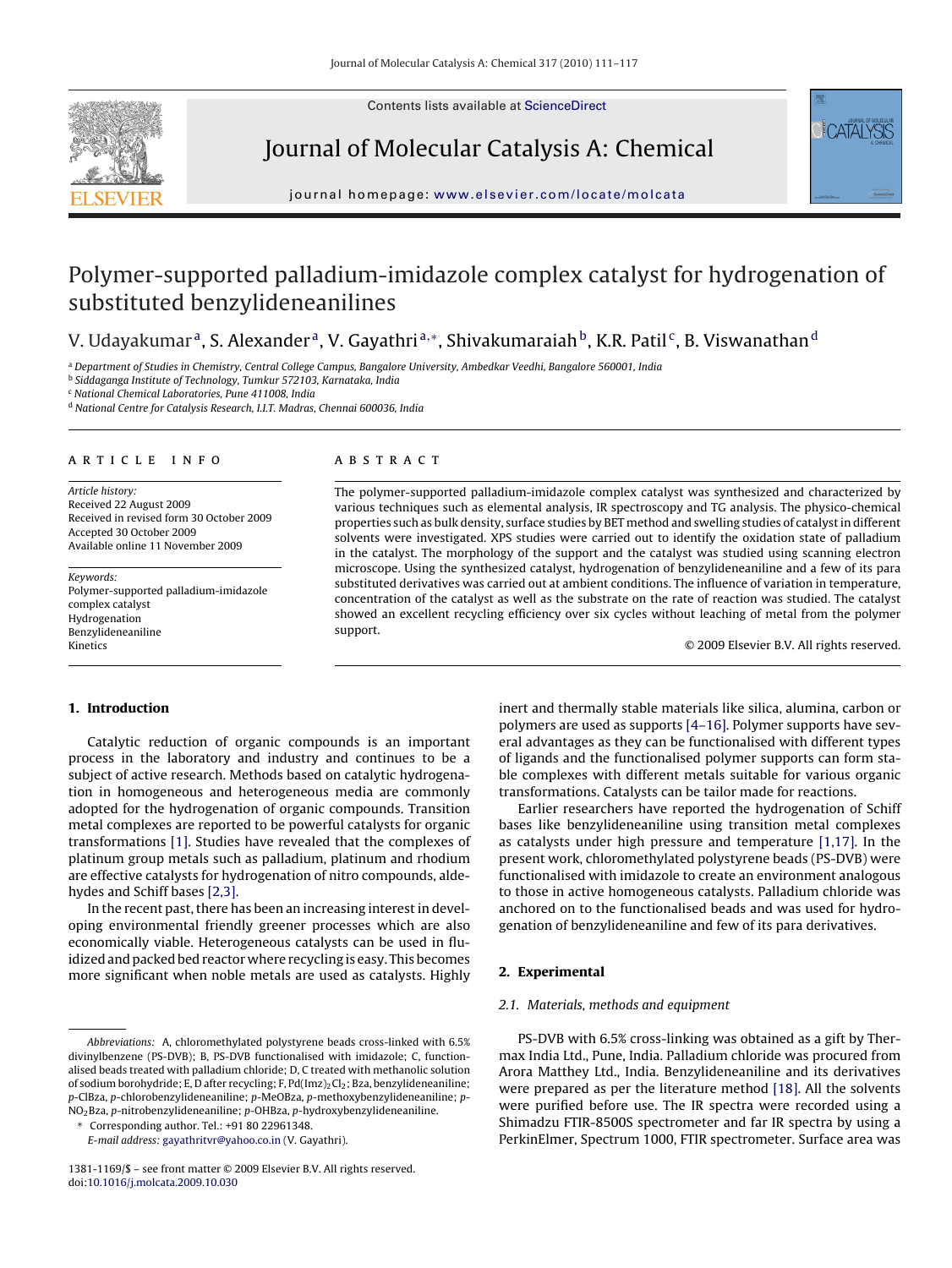

Scheme 1. Preparation of the polymer-supported palladium-imidazole catalyst.

measured using a Nova 1000 instrument in nitrogen atmosphere. TGA studies were carried out using a PerkinElmer, Diamond instrument under inert atmosphere. Scanning electron micrographs were recorded on a Leica S440i. HPLC studies were recorded using a Shimadzu Prominence, 2A with C18 column and UV detector. GC–MS were recorded with a Shimadzu GC–MS instrument. C, H and N analyses were carried out using Finnegan Eager 300 and a Elementar Vario EL III, Carlo Erba 1108, at SAIF, Cochin, CDRI, Lucknow. Palladium content was determined using a GBC, Avanta PM, atomic absorption spectrophotometer and chloride content by Volhard's method. Photoelectron spectra were recorded on a ESCA-3000 electron spectrometer, equipped with a hemispherical electron analyzer using the Al K $_{\alpha}$  radiation (1486.6 eV) X-ray source. The neat complex  $Pd(Imz)<sub>2</sub>Cl<sub>2</sub>$  (Imz = imidazole) was prepared according to a literature method [\[19\].](#page-6-0)

## *2.2. Preparation of the polymer-supported palladium-imidazole catalyst*

Functionalisation of PS-DVB with imidazole was carried out by treating PS-DVB with imidazole, in a mixture of 1:1 toluene and acetonitrile on a hot water bath maintained at 50 ◦C for 60 h [\[6,14\]. T](#page-5-0)he functionalised beads were filtered and washed by Soxhlet extraction using ethanol as a solvent. The beads were treated with ethanolic solution of palladium chloride for 10 h during which the beads colour changed to buff [\[2\]. B](#page-5-0)eads were finally washed by Soxhlet extraction using ethanol and dried (Scheme 1). The catalyst was activated by treating with methanolic solution of sodium borohydride, washed several times with methanol and vacuum-dried.

## *2.3. Hydrogenation procedure*

All the reactions were carried out using ethanol as a solvent at 596 mmHg hydrogen pressure in a glass reactor. In a typical experiment, the catalyst was added along with the solvent into the reactor, flushed with hydrogen and evacuated. A known quantity of the substrate was injected and the system was opened to hydrogen gas burette. The reaction was monitored by hydrogen uptake at different intervals of time. The reaction mixture was then filtered, evaporated to dryness and the resulting solid was recrystallized. Products obtained were identified using HPLC, IR spectra and GC–MS. A blank reaction was also carried out for all the substrates without using the catalyst.

#### Table 1

Physical properties of polymer-support and polymer bound catalyst.

| Table 2                                                           |
|-------------------------------------------------------------------|
| Elemental analysis of polymer support and polymer bound catalyst. |

|   | $\%$ C | $\% H$ | $\% N$ | $%$ Pd |
|---|--------|--------|--------|--------|
| A | 69.50  | 5.78   |        |        |
| B | 62.92  | 5.21   | 8.80   |        |
|   | 50.60  | 4.78   | 6.52   | 10.03  |
| D | 52.13  | 5.06   | 6.22   | 9.95   |
| E | 53.9   | 4.87   | 5.00   | 9.86   |

#### 3. Results and discussion

#### *3.1. Characterization of the catalyst*

#### *3.1.1. Surface area and porosity of the catalyst*

Surface area and porosity of the catalyst influences the activity of the catalyst. Bulk density is also an important pre-requisite to be fulfilled by a catalyst. High bulk density facilitates the efficient use of reactor volume and therefore is economical. Surface area, pore volume and pore diameter determined by BET method is tabulated along with apparent bulk density in Table 1. Decrease in surface area, pore volume and pore diameter after functionalisation and activation of the catalyst was observed which may be attributed to the blocking in pores of the polymer-support. Increase in bulk density is due to the functionalisation and anchoring of the metal salt on the support.

#### *3.1.2. Swelling studies*

Swelling studies on the polymer support and the catalyst in various solvents were carried out at room temperature. Though the swelling was found to be maximum in DMF, the reactions were carried out in ethanol as the solubility of hydrogen is maximum in ethanol [\[20–23\].](#page-6-0)

#### *3.1.3. Elemental analysis*

Elemental analysis for A, B, C, D and E were carried out and the data are tabulated in Table 2. Decrease in chloride content and the presence of nitrogen in B determined the extent of functionalisation of A. Changes were also observed after treatment of the functionalised beads with palladium chloride and treating it with sodium borohydride. Amount of metal was determined by stripping the bound metal from the support and analyzed using atomic absorption spectrophotometer. Palladium content remained almost unchanged even after recycling the catalyst for six cycles.

| Pore volume $\rm (cm^3\,g^{-1})$ | Surface area $(m^2 g^{-1})$ | Pore diameter (Å) | Apparent bulk density ( $g \text{ cm}^{-3}$ ) |
|----------------------------------|-----------------------------|-------------------|-----------------------------------------------|
| 0.0421                           | 28.24                       | 59.67             | 0.323                                         |
| 0.0299                           | 20.16                       | 59.48             | 0.439                                         |
| 0.0335                           | 21.81                       | 61.41             | 0.505                                         |
| 0.0344                           | 23.39                       | 58.91             | 0.489                                         |
| 0.0397                           | 25.19                       | 62.66             | 0.475                                         |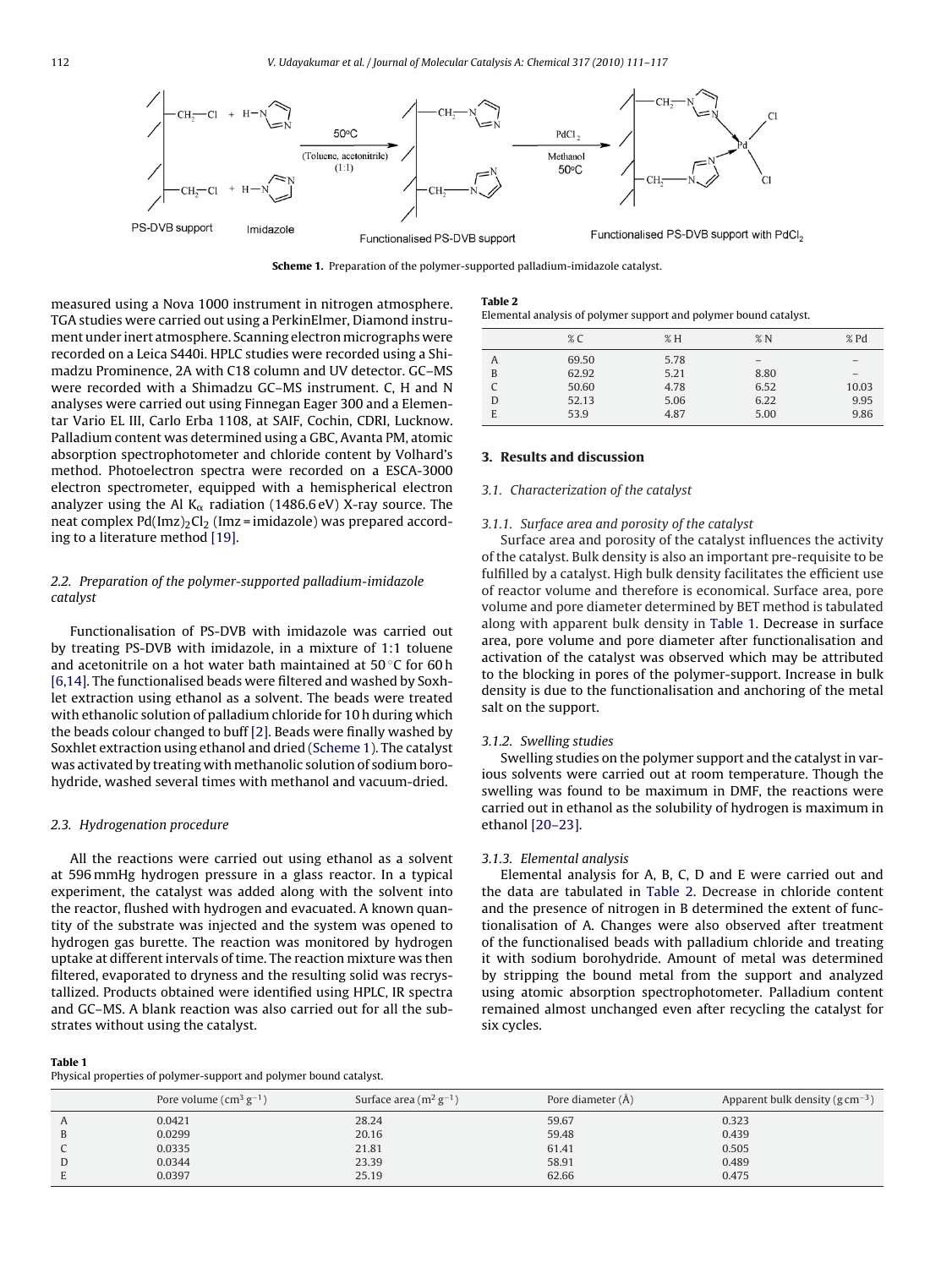

Fig. 1. IR-spectra of A, B, C, D, E and F.

#### *3.1.4. Infrared spectral studies*

The IR spectra of A, B, C, D, E and F were recorded in nujol and a comparative study was made (Fig. 1). PS-DVB exhibits a peak at 1263 cm−<sup>1</sup> attributed to –CH2Cl (Spectrum A) and imidazole exhibited  $v_{\textrm{N-H}}$  around 3124 cm<sup>−1</sup>. The later peak was not found after functionalisation of the polymer indicating that hydrogen of (N–H) imidazole is lost consequent to functionalisation and it is bonded to the polymer support through nitrogen [\[11\]. D](#page-5-0)ecrease in intensity of band at 825 cm<sup>-1</sup> corresponding to  $v_{C-C}$  of A further support the bonding of imidazole with A (Spectrum B) [\[24\].](#page-6-0) The sharp absorbance due to  $v_{N-H}$  of palladium-imidazole complex at  $3256$  cm<sup>-1</sup> in the spectrum F has not been observed after attachment of the complex with the polymer support [\[25\]. T](#page-6-0)his further confirms the bonding of complex with the polymer support. No change in the spectral features was observed after activation of catalyst with sodium borohydride or after recycling the catalyst over six cycles (Spectra D and E, respectively). A high intense absorption band at 312 cm<sup>-1</sup> in the far-IR spectrum recorded for D has been assigned to Pd-Cl stretching.

#### *3.1.5. SEM and TGA studies*

Scanning electron micrographs of A and D were taken to study the surface of the polymer support and the catalyst. Change in morphology of the activated catalyst surface was observed when compared with the support. The scanning electron micrographs are depicted in Fig. 2a and b.

Thermal stability of the support and the catalyst was studied by TGA–DTA analyses in an inert atmosphere with heating rate of 10 ◦C/min up to 500 ◦C for A, B, C, D and E. The TGA–DTA curve for D is shown in Fig. 3. The weight loss observed around 100 ℃ could be due to the moisture content. No significant weight loss has been observed till 254 ◦C.

## *3.1.6. XPS studies*

The oxidation state of the metal in the catalyst was ascertained by carrying out XPS studies ([Fig. 4\).](#page-3-0) Spectrum of C revealed the presence of palladium in a +2 oxidation state with binding energies 338.0 eV (3 $d_{5/2}$ ) and 343.3 eV (3 $d_{3/2}$ ). After treating the anchored catalyst with sodium borohydride (Spectrum D) it exhibited one minor peak at 335.3 eV (3d $_{5/2}$ ) along with two major peaks at 338 eV (3d $_{5/2}$ ) and 343.3 eV (3d $_{3/2}$ ) indicating the presence of small amount of palladium in zero oxidation state [\[5,26,27\]. A](#page-5-0)fter recycling the catalyst for six times its XPS was taken in which broadening of  $3d_{5/2}$  peak was observed (Spectrum E) which could be due to increase in the concentration of palladium in zero oxidation state on recycling.



Fig. 2. (a) Scanning electron micrograph of A. (b) Scanning electron micrograph of D.

#### *3.2. Hydrogenation reaction*

Palladium-imidazole complex,  $Pd(Imz)_{2}Cl_{2}$ , in ethanol was used as catalyst for hydrogenation of benzylideneaniline to Nbenzylaniline but the attempt was unsuccessful since it resulted in the separation of metal from the solution during the course of the reaction. Hence the polymer-supported palladium-imidazole catalyst was synthesized and used for the reduction of benzylideneaniline and its derivatives. It was found that during the reaction



Fig. 3. TGA-DTA curves of D.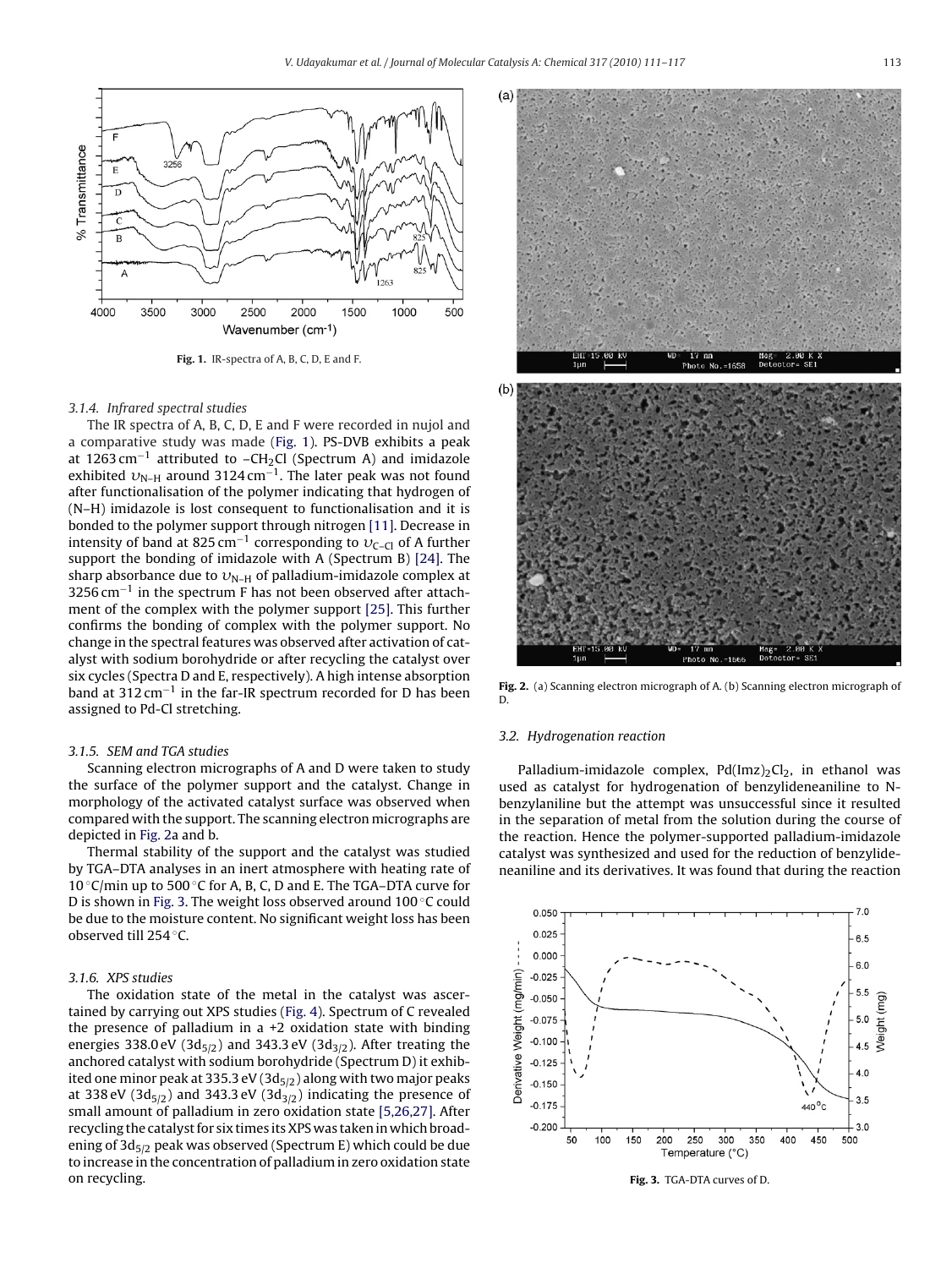<span id="page-3-0"></span>

metal does not leach out from the polymer support and was found to be intact even after recycling for six times. All reactions were conducted in ethanol at 596 mmHg of hydrogen pressure. Since the activity of the activated catalyst (D) was more compared to palladium chloride anchored catalyst (C), the activated catalyst was used for hydrogenation reactions.[\[5,17\]. T](#page-5-0)he products were identified by HPLC, IR and GC–MS. To determine the effect of substitution at the para position of benzylideneaniline on hydrogenation, few derivatives with -NO<sub>2</sub>, -Cl, -OH and -MeO groups were chosen. Earlier studies have shown that the introduction of substituents at para position of the amine ring of the benzylideneaniline has very little effect on the hydrogenation rate. In our studies it has been observed that the insertion of substituents on to the para position of aldehyde ring of benzylideneaniline reduced the activation energy markedly [\[28\]](#page-6-0) (Scheme 2).

When *p*-nitrobenzylideneniline was used as the substrate, both  $C=N$  and nitro group were hydrogenated simultaneously and the catalyst does not show selectivity towards  $C=N$ . Hence the effect of nitro group substitution on the rate could not be determined. Similar observation was made by Arthur Roe and Montgonery [\[18\].](#page-5-0)



Fig. 5. Dependency of rate of hydrogenation on [catalyst].

#### *3.3. Kinetic studies*

The kinetics of hydrogenation of the benzylideneanilines were studied by following the hydrogen uptake at 596 mmHg hydrogen pressure. The rate of hydrogenation was calculated from the slope after plotting the volume of hydrogen uptake by the substrate as a function of time. The dependency of the rate on variables like catalyst, substrate concentration and temperature was studied in detail for all the substrates.

#### *3.3.1. Effect of catalyst concentration*

The influence of catalyst concentration on the rate of hydrogenation was carried out over a range of  $14.8 \times 10^{-4}$  to  $20.72 \times 10^{-3}$  moldm<sup>-3</sup> Pd at constant substrate concentration of 33.3 × 10<sup>-3</sup> moldm<sup>-3</sup> at a temperature of 30 °C with 596 mmHg hydrogen pressure using ethanol as solvent [\[18\].](#page-5-0) The plot of log(initial rate) against log[Catalyst] in the range of  $14.8 \times 10^{-4}$  to  $7.4 \times 10^{-3}$  moldm<sup>-3</sup> Pd is depicted in Fig. 5. Order of the reaction determined from the slope of the plot showed that all the substrates followed fractional order kinetics. However, the range of concentration in which the catalyst follows the fractional order on the rate is not the same for all the substrates. This may be due to change in structure of the substrate molecules. As the rate of hydrogenation of hydroxyl derivative is close to that of chloro derivative the same has not been included in the plot.

Above  $7.4 \times 10^{-3}$  moldm<sup>-3</sup> Pd concentration, initial rate was found to be independent of catalyst concentration and it followed zero order kinetics indicating that for the substrate  $4 \times 10^{-3}$  moldm<sup>-3</sup> Pd is sufficient to hydrogenate and higher concentration of catalyst may not be required. Hence the rate becomes independent of catalyst concentration.

#### *3.3.2. Effect of substrate concentration*

The influence of substrate concentration on the rate of the reaction was studied in the range of  $33.0 \times 10^{-4}$  to  $13.3 \times 10^{-2}$  moldm<sup>-3</sup> of substrate at 30 °C and at 596 mmHg hydrogen pressure with a constant catalyst concentration of



 $R = H$ , CI, OH, NO<sub>2</sub>, OCH<sub>3</sub>

Scheme 2. Hydrogenation of substituted benzylideneanilines.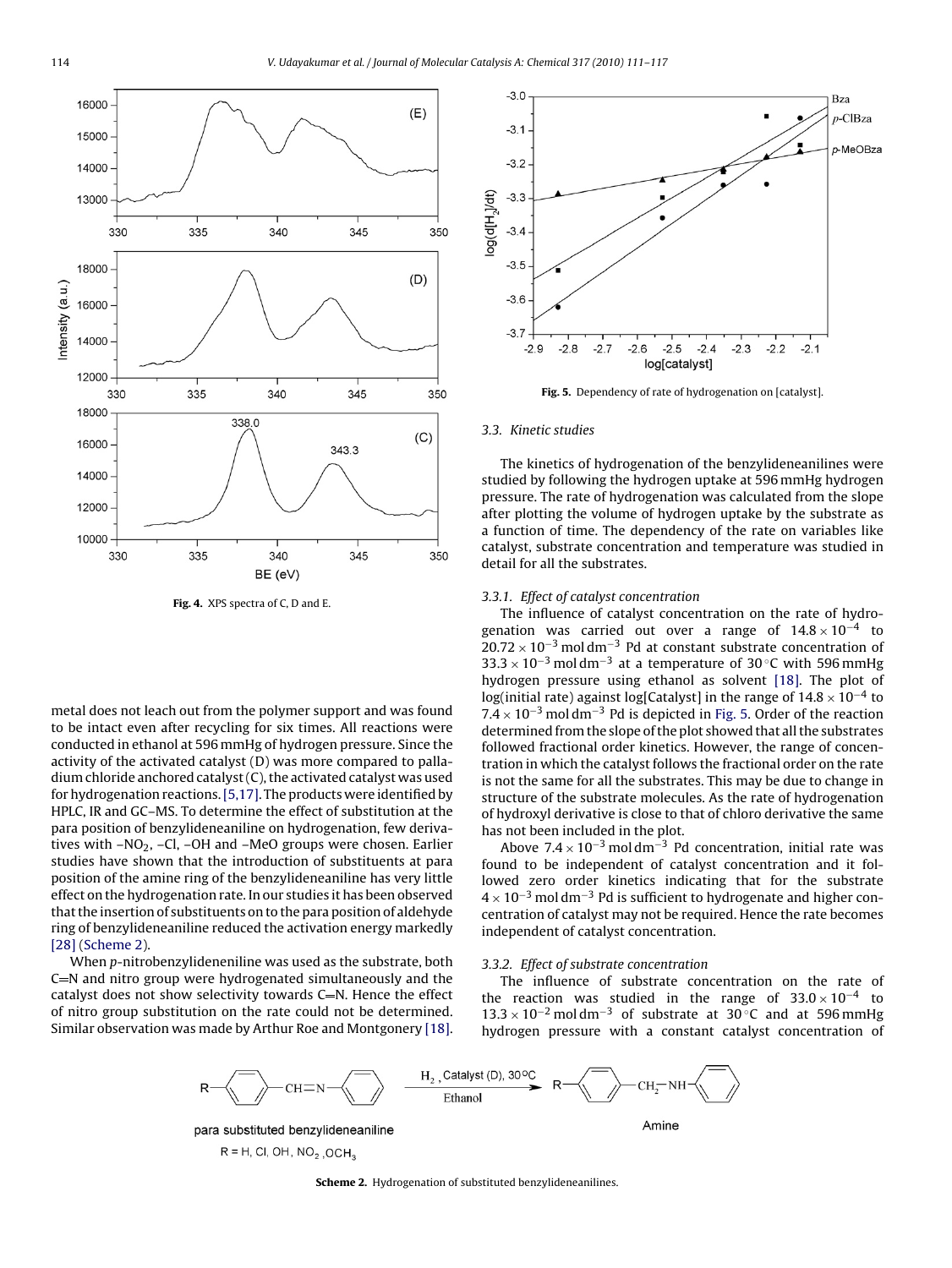

Fig. 6. Dependency of rate of hydrogenation on [substrate].

59.2 × 10<sup>-4</sup> mol dm<sup>-3</sup> Pd for all the substrates in ethanol [\[18\]. T](#page-5-0)he plot of log(initial rate) against log[substrate] is given in Fig. 6. Order of the reaction in this concentration range for all the substrates was found to follow fractional order. However, the range of concentration where the substrate follows a fractional order on the rate is not the same for all the substrates. This may be due to structural changes in substrate molecules and coordinating ability of the catalyst towards different derivatives.

In the range 33.3  $\times$  10<sup>-3</sup> to 66.6  $\times$  10<sup>-3</sup> mol dm<sup>-3</sup> substrate concentration, the initial rate was independent and followed zero order [\[9\]. T](#page-5-0)his could be attributed to the fact that as the catalyst concentration is constant, all the catalyst would have been used and no catalyst is available for higher concentration of the substrate.

Based on the results obtained, a probable mechanism is proposed for the hydrogenation reaction (Scheme 3). The polymer bound catalyst binds reversibly with the substrate. In the slow step, the  $\pi$ -complex reacts with hydrogen to form a dihydrido complex which finally gives the amine.

A rate law derived for the above mechanism is given in Eq. (1):

$$
rate = Kk_1 \frac{[C]_{\text{total}}}{1 + K[S]_{\text{unreacted}}} \times \frac{[S]_{\text{total}}}{1 + K[C]_{\text{unreacted}}} [H_2]
$$
 (1)

where  $[C]_{total}$  is the total concentration of catalyst initially taken, [C]unreacted is the concentration of unreacted catalyst at equilibrium,  $[S]_{total}$  is the total concentration of substrate,  $[S]_{unreacted}$  is the concentration of unreacted substrate at equilibrium. *K* is the equilibrium constant for reversible reaction and  $k_1$  is the velocity constant for the rate determining step. All the reactions were carried out at a constant hydrogen pressure of 596 mm of Hg. Therefore, Eq. (1) reduces to

$$
rate = Kk_1 \frac{[C]_{total}}{1 + K [S]_{unreacted}} \times \frac{[S]_{total}}{1 + K [C]_{unreacted}}
$$

This equation explains that at low concentration, the reaction follows fractional order with respect to catalyst and substrate concentration, but at higher concentration the rate is independent of both.

#### *3.3.3. Dependency of the rate on temperature*

Rate of hydrogenation reactions for all the substrates were studied in the range of 30–45 °C with a constant catalyst concentration of 59.2 × 10−<sup>4</sup> mol dm−<sup>3</sup> Pd, substrate concentration of  $33.3 \times 10^{-3}$  moldm<sup>-3</sup> in ethanol at 596 mmHg pressure of hydrogen. The rate of the reaction was found to be dependent on temperature (*T*) of the system. Values of activation energy, activation entropy were calculated from the slope of Arrhenius plot



Scheme 3. Probable mechanism of hydrogenation.



Fig. 7. Effect of temperature: Arrhenius plot.

of log(initial rate) against 1/*T* (Fig. 7). The results are tabulated in Table 3. Results revealed that activation energy decreased after substituting  $-NO<sub>2</sub>$ ,  $-OH$ ,  $-Cl$  and  $-MeO$  groups on to the para position of aldehydes ring of benzylideneaniline [\[28\]. L](#page-6-0)ower activation

## Table 3

 $\sigma$ - Complex

Activation energy, activation entropy values for hydrogenation.

|                                                            | <b>Bza</b>   | p-NO <sub>2</sub> Bza |             | p-ClBza p-OHBza | p-MeOBza     |
|------------------------------------------------------------|--------------|-----------------------|-------------|-----------------|--------------|
| <b>Activation energy</b><br>(kJ/mol)<br>Activation entropy | 34<br>$-200$ | 31<br>$-212$          | q<br>$-286$ | 24<br>$-233$    | 12<br>$-276$ |
| $(I/K \text{ mol})$                                        |              |                       |             |                 |              |

Amine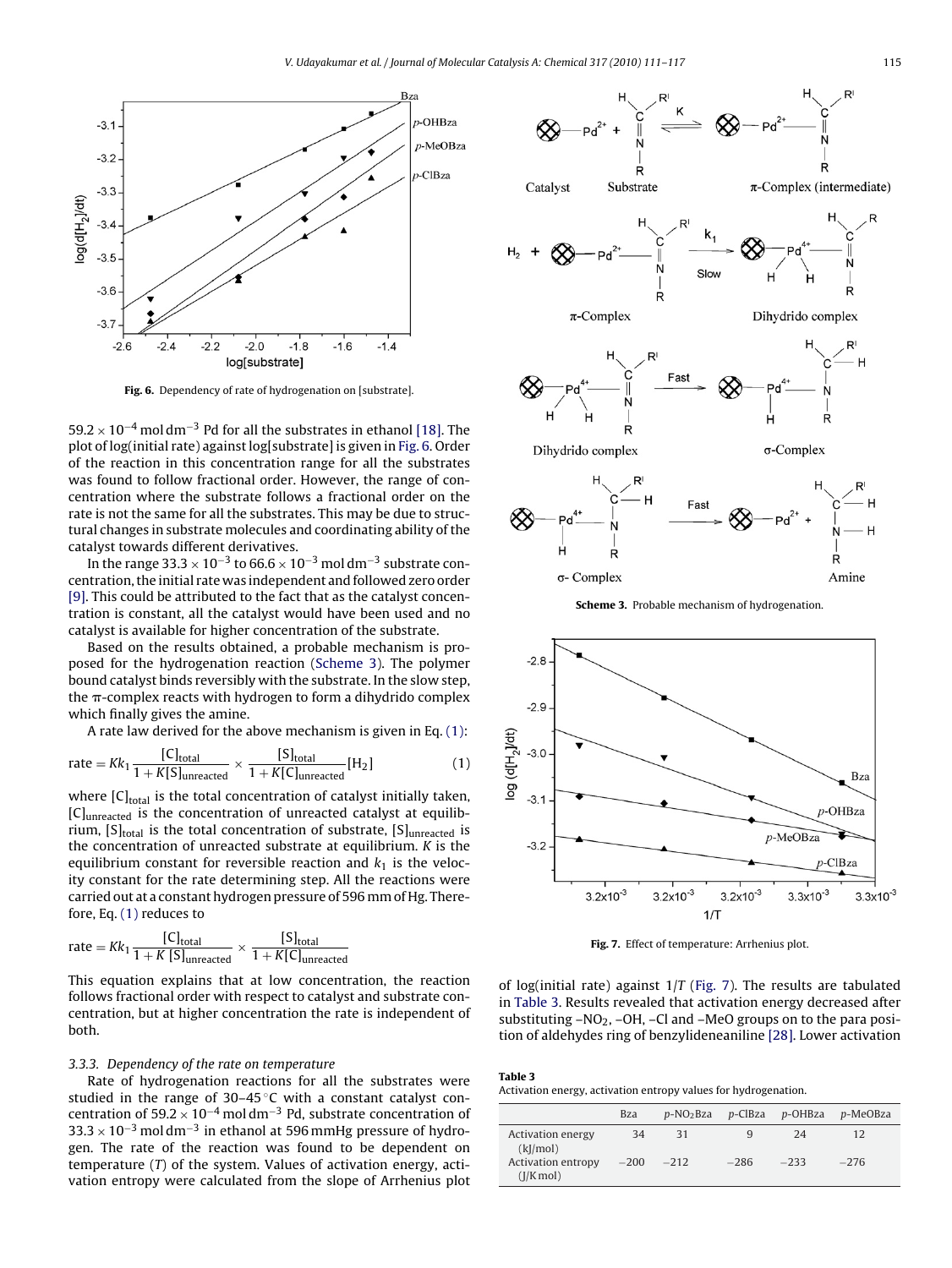<span id="page-5-0"></span>

| Percentage conversion of various benzylideneanilines with supported palladium-imidazole complex catalyst. |  |  |
|-----------------------------------------------------------------------------------------------------------|--|--|
|                                                                                                           |  |  |

| Substrates               | Products                   | Time (min) | Percentage conversion <sup>a</sup> |                    |
|--------------------------|----------------------------|------------|------------------------------------|--------------------|
|                          |                            |            | Fresh catalyst                     | After six recycles |
| <b>Bza</b>               | N-Benzylaniline            | 60         | 72                                 | 67                 |
| p-ClBza                  | N-(4-Chlorobenzyl)aniline  | 100        | 88                                 | 84                 |
| p-MeOBza                 | N-(4-Methoxybenzyl)aniline | 80         | 78                                 |                    |
| $p$ -NO <sub>2</sub> Bza | 4-Aminobenzylaniline       | 100        | 97                                 | 83                 |
| p-OHBza                  | 4-(Anilinomethyl)phenol    | 60         | 97                                 | 97                 |

<sup>a</sup> Conversion based on the HPLC analysis.

energy also indicates higher activity of the catalyst. The lower activation entropy indicates that the substrate molecules are bonded to the catalyst surface and they have lost all translational degrees of freedom and probably gained only three vibrational degrees of freedom. Further, activation of the substrate with the catalyst may be due to localization of the substrate on the catalyst surface and this localized interaction may be necessary for the hydrogenation reaction since a double bond  $(C=N)$  involved is in the middle of the substrate molecule.

#### *3.3.4. Effect of substituents*

Effect of substituents on the rate of hydrogenation of benzylideneaniline was studied by varying the para substituents with different groups like –OH, –MeO, and –Cl [\[29\]. I](#page-6-0)t was observed that the rate of hydrogenation was slower upon substitution with these groups. When log(initial rate) was plotted against Hammett substituent constant ( $\sigma_{\text{para}}$ ) it was a straight line with the slope of -0.99 (Fig. 8) indicates that the substituents do not have significant effect on the rate of the reaction.

### 4. Recycling efficiency of the catalyst

In order to test metal leaching from the catalyst, metal estimation was carried out at the end of first cycle and at the end of sixth cycle of the reaction. Percentage of metal in the catalyst remained constant in both the cases. Metal estimation for the reaction mixture was also carried out to make sure that there is no loss of metal from the catalyst. From this it is evident that there is no leaching of metal from the catalyst.

Recycling ability of the catalyst was studied by carrying out reactions over six cycles at a constant catalyst concentration of  $59.2 \times 10^{-4}$  mol dm<sup>-3</sup> Pd, substrate concentration of



Fig. 8. Hammett plot: effect of para substituents on the initial rate of hydrogenation.

33.3 × 10<sup>-3</sup> mol dm<sup>-3</sup> and temperature 30 °C with 596 mmHg of hydrogen pressure. The initial rate remained almost constant for over six cycles without any loss in efficiency of the catalyst.

Percentage conversion of the substrates for fresh and recycled catalyst is presented in Table 4. In the case of p-NO<sub>2</sub>Bza, catalyst did not show selectivity towards  $C=N$  as both  $C=N$  and nitro group were hydrogenated simultaneously.

#### 5. Conclusion

Polymer-supported palladium-imidazole complex could be used for hydrogenation of  $C = N$  group at ambient temperature and pressure to synthesize corresponding amines. The catalyst was found to be stable up to  $250^{\circ}$ C as determined by TGA–DTA analysis.

It can be concluded from the Hammett plot, that the substituents in para position of benzaldehyde ring of benzylideneaniline do not have significant effect on rate of hydrogenation. However, the substitution at the para position reduces the activation energy. The catalyst has an excellent recycling efficiency over six cycles without leaching of metal from the polymer-support.

#### Acknowledgment

Authors wish to thank UGC for the DRS Programme, Thermax India Ltd., Pune, India, for providing the PS-DVB, Prof. B.K. Sadashiva, Liquid Crystals Lab, RRI, Bangalore and CDRI, Lucknow for C, H and N analyses and STIC, Cochin, for TGA.

V. Udayakumar thanks Sree Siddaganga Education Society, Sree Siddaganga Math, Tumkur, Karnataka, India, for extending support for doctoral studies.

#### References

- [1] Y. Kayaki, H. Ikeda, J.-i. Tsurumaki, I. Shimizu, A. Yamamoto, Bull. Chem. Soc. Jpn. 81 (2008) 1053–1061.
- [2] C.R. Saha, S. Bhattacharya, J. Chem. Technol. Biotechnol. 37 (1987) 233– 245.
- [3] R. Mary Magdalene, E.G. Leelamani, N.M. Nanje Gowda, J. Mol. Catal. A: Chem. 223 (2004) 17–20.
- [4] M. Islam, A. Bose, D. Mal, C.R. Saha, J. Chem. Res. (S) (1998) 44–45.
- [5] P.C. Selvaraj, V. Mahadevan, J. Polym. Sci. A: Polym. Chem. 35 (1997) 105– 122.
- [6] A. Akelah, D.C. Sherrington, Chem. Rev. 81 (1981) 557–587.
- [7] B. Viswanathan, B. Jacob, Catal. Rev. Sci. Eng. 47 (2005) 1–82.
- [8] J. Dhavamani, M. Dhamodharan, V.R. Parameswaran, Bull. Catal. Soc. India 5 (2006) 164–169.
- [9] M.A. Aramendia, V. Borau, C. Jimenez, J.M. Marinas, F. Rodero, M.E. Sempere, React. Kinet. Catal. Lett. 42 (1990) 33–38.
- [10] N.T.S. Phan, D.H. Brown, P. Styring, Tetrahedron Lett. 45 (2004) 7915– 7919.
- Hui-Gong Tang, D.C. Sherrington, Polymer 34 (1993) 2821-2829.
- [12] M.E. Wright, S.R. Pulley, J. Org. Chem. 52 (1987) 5036–5037.
- [13] S.M. Islam, C.R. Saha, J. Mol. Catal. A: Chem. 212 (2004) 131–140.
- [14] M.R. Maurya, M. Kumar, A. Arya, Chem. Commun. 10 (2008) 187–191. [15] M.R. Maurya, A. Arya, P. Adao, J.C. Pessoa, Appl. Catal. A 351 (2008) 239– 252.
- [16] M. Jean Farrall, J.M.J. Frechet, J. Am. Chem. Soc. 100 (1978) 7998–7999.
- [17] M.A. Aramendia, V. Borau, J.F. Gomez, C. Jimenez, J.M. Marinas, React. Kinet. Catal. Lett. 30 (1986) 337–344.
- [18] A. Roe, J.A. Montgonery, J Am. Chem. Soc. 75 (1953) 910–912.